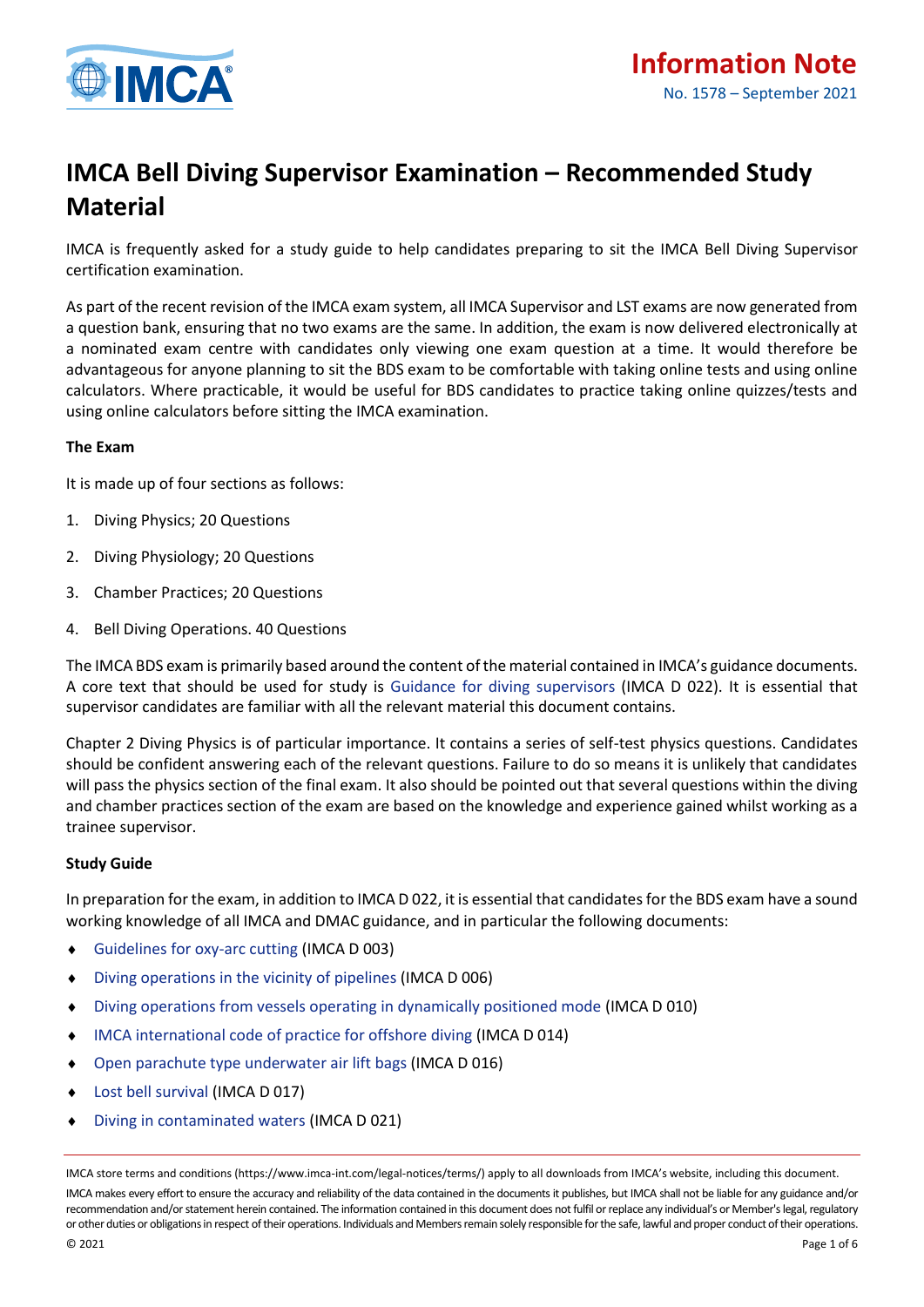- [Guidance for diving supervisors](https://www.imca-int.com/publications/155/guidance-for-diving-supervisors/) (IMCA D 022)
- [DESIGN for surface orientated \(air\) diving systems](https://www.imca-int.com/publications/152/diving-equipment-systems-inspection-guidance-note-design-for-surface-orientated-air-diving-systems/) (IMCA D 023)
- [DESIGN for saturation \(bell\) diving systems](https://www.imca-int.com/publications/169/design-for-saturation-bell-diving-systems/) (IMCA D 024)
- [Installation based diving operations and the evacuation of divers from installations](https://www.imca-int.com/publications/167/guidance-on-installation-based-diving-operations-and-the-evacuation-of-divers-from-installations/) (IMCA D 025)
- [Guidance on the use of chain lever hoists in the offshore subsea environment](https://www.imca-int.com/publications/262/guidance-on-the-use-of-chain-lever-hoists-in-the-offshore-subsea-environment/) (IMCA D 028)
- [Surface supplied mixed gas diving operations](https://www.imca-int.com/publications/189/surface-supplied-mixed-gas-diving-operations/) (IMCA D 030)
- [Cross-hauling of bells](https://www.imca-int.com/publications/190/cross-hauling-of-bells/) (IMCA D 032)
- [Neurological assessment of a diver](https://www.imca-int.com/publications/219/neurological-assessment-of-a-diver/) (IMCA D 036)
- [DESIGN for surface supplied mixed gas diving systems](https://www.imca-int.com/publications/231/design-for-surface-supplied-mixed-gas-diving-systems/) (IMCA D 037)
- [Use of battery operated equipment in hyperbaric conditions](https://www.imca-int.com/publications/244/use-of-battery-operated-equipment-in-hyperbaric-conditions-2/) (IMCA D 041)
- [Diver and ROV based concrete mattress handling, deployment, installation, repositioning and decommissioning](https://www.imca-int.com/publications/257/diver-and-rov-based-concrete-mattress-handling-deployment-installation-repositioning-and-decommissioning/) (IMCA D 042)
- [Code of practice for the safe use of electricity under water](https://www.imca-int.com/publications/295/code-of-practice-for-the-safe-use-of-electricity-under-water/) (IMCA D 045)
- [Guidance on surface supplied diving operations using nitrox](https://www.imca-int.com/publications/319/surface-supplied-diving-operations-using-nitrox/) (IMCA D 048)
- [Guidance on hyperbaric evacuation systems](https://www.imca-int.com/publications/341/guidance-on-hyperbaric-evacuation-systems/) (IMCA D 052)
- [Remotely operated vehicle intervention during diving operations](https://www.imca-int.com/publications/352/remotely-operated-vehicle-intervention-during-diving-operations-2/) (IMCA D 054)
- [Diver attachment to structures by means of a weak link](https://www.imca-int.com/publications/380/diver-attachment-to-structures-by-means-of-a-weak-link-2/) (IMCA D 058)
- [Guidelines for lifting operations](https://www.imca-int.com/publications/254/guidelines-for-lifting-operations/) (IMCA D 060)
- [Guidance on health, fitness and medical issues in diving operations](https://www.imca-int.com/publications/451/guidance-on-health-fitness-and-medical-issues-in-diving-operations/) (IMCA D 061)
- [Guidelines for the design and operation of dynamically positioned vessels](https://www.imca-int.com/publications/57/guidelines-for-the-design-and-operation-of-dynamically-positioned-vessels/) (IMCA M 103)
- [Aide mémoire for recording and transmission of medical data to shore](http://www.dmac-diving.org/guidance/DMAC01.pdf) (DMAC 01)
- ◆ [Recommendations for flying after diving](http://www.dmac-diving.org/guidance/DMAC07.pdf) (DMAC 07)
- [Safe diving distance from seismic surveying operations](http://www.dmac-diving.org/guidance/DMAC12.pdf) (DMAC12)
- [Medical equipment to be held at the site of an offshore diving operation](http://www.dmac-diving.org/guidance/DMAC15.pdf) (DMAC 15)
- ◆ [Proximity to a recompression chamber after surfacing](http://www.dmac-diving.org/guidance/DMAC22.pdf) (DMAC 22)
- ◆ [Saturation diving chamber hygiene](http://www.dmac-diving.org/guidance/DMAC26.pdf) (DMAC 26)
- [Provision of emergency medical care for divers in saturation](http://www.dmac-diving.org/guidance/DMAC28.pdf) (DMAC 28)

# **Other relevant information**

All published IMCA videos are available to stream online and it would be helpful for BDS candidates to review all relevant IMCA videos as part of their preparation for the IMCA examination. A link to the IMCA videos is shown below:

# <https://www.youtube.com/user/IMCAint/videos>

Candidates should also be familiar with the latest revision of the US Navy Diving Manual, Volume 3, Section 13 Saturation Diving together with the use of Saturation Decompression Tables and Emergency Decompression.

The US Navy Manual is available as a free download from:

[https://www.navsea.navy.mil/Portals/103/Documents/SUPSALV/Diving/US%20DIVING%20MANUAL\\_REV7.pdf?ve](https://www.navsea.navy.mil/Portals/103/Documents/SUPSALV/Diving/US%20DIVING%20MANUAL_REV7.pdf?ver=2017-01-11-102354-39) [r=2017-01-11-102354-39](https://www.navsea.navy.mil/Portals/103/Documents/SUPSALV/Diving/US%20DIVING%20MANUAL_REV7.pdf?ver=2017-01-11-102354-39)

# **Legislation**

Candidates who wish to sit the optional legislation module should be familiar with the following: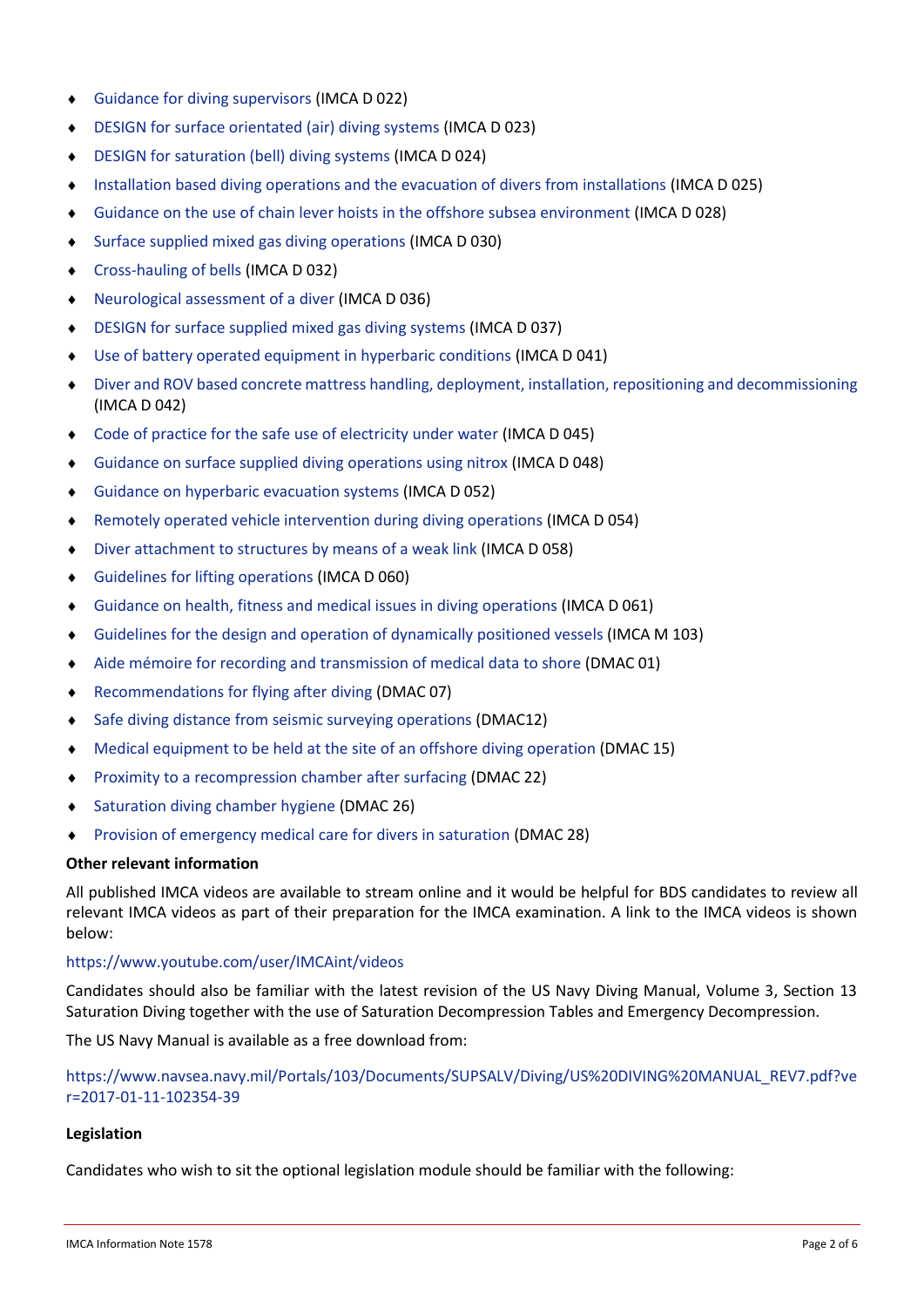- ◆ UK legislation Reporting of Injuries, Diseases and Dangerous Occurrences Regulations 2013 (RIDDOR 2013) (see INDG 453 [https://www.hse.gov.uk/pubns/indg453.pdf\)](https://www.hse.gov.uk/pubns/indg453.pdf)
- ◆ HSE Commercial Diving Projects Offshore Approved Code of Practice L103

[\(https://www.hse.gov.uk/pubns/books/l103.htm\)](https://www.hse.gov.uk/pubns/books/l103.htm)

The Health and Safety at Work etc Act 1974: Sections 2-9

[http://www.legislation.gov.uk/ukpga/1974/37/pdfs/ukpga\\_19740037\\_en.pdf](http://www.legislation.gov.uk/ukpga/1974/37/pdfs/ukpga_19740037_en.pdf)

• HSE List of Approved Diving Qualifications for Closed Bell Diving

<https://www.hse.gov.uk/diving/qualifications/approved-list.pdf>

These are available to download for free at [http://www.hse.gov.uk/pubns/books/l103.htm.](http://www.hse.gov.uk/pubns/books/l103.htm)

## **Preparation**

In preparation for the exam it is recommended that candidates who wish to achieve any IMCA supervisor certification should start a programme of disciplined self-study long before they apply to sit the exam.

This is to ensure that they have the best chance of passing the exam at the first attempt, but it is also to ensure that every candidate has a thorough understanding of all the documents and procedures that a supervisory position demands. In addition, consideration should be given to undertaking a review session in the run-up to the exam at a training establishments offering the IMCA Trainee Bell Diving Supervisor (TBDS) training programme. A list of establishments currently offering IMCA-approved trainee BDS training is available on IMCA's website at:

## <https://www.imca-int.com/divisions/diving/personnel/diving-supervisor/bell-courses/>

Supervisor candidates who do not prepare adequately will find the exam a challenge to pass, in particular the physics and diving operations sections.

The time allowed to sit the BDS and legislation exams are:

- IMCA Bell Diving Supervisor  $-2.5$  hours
- Legislation Module UK  $-$  30 minutes

Candidates who do not speak English as a first language or who are not familiar with online examinations and calculators should ensure they are adequately prepared before sitting the exam. In addition, an allowance has been made within the exam timings for candidates working in a second language.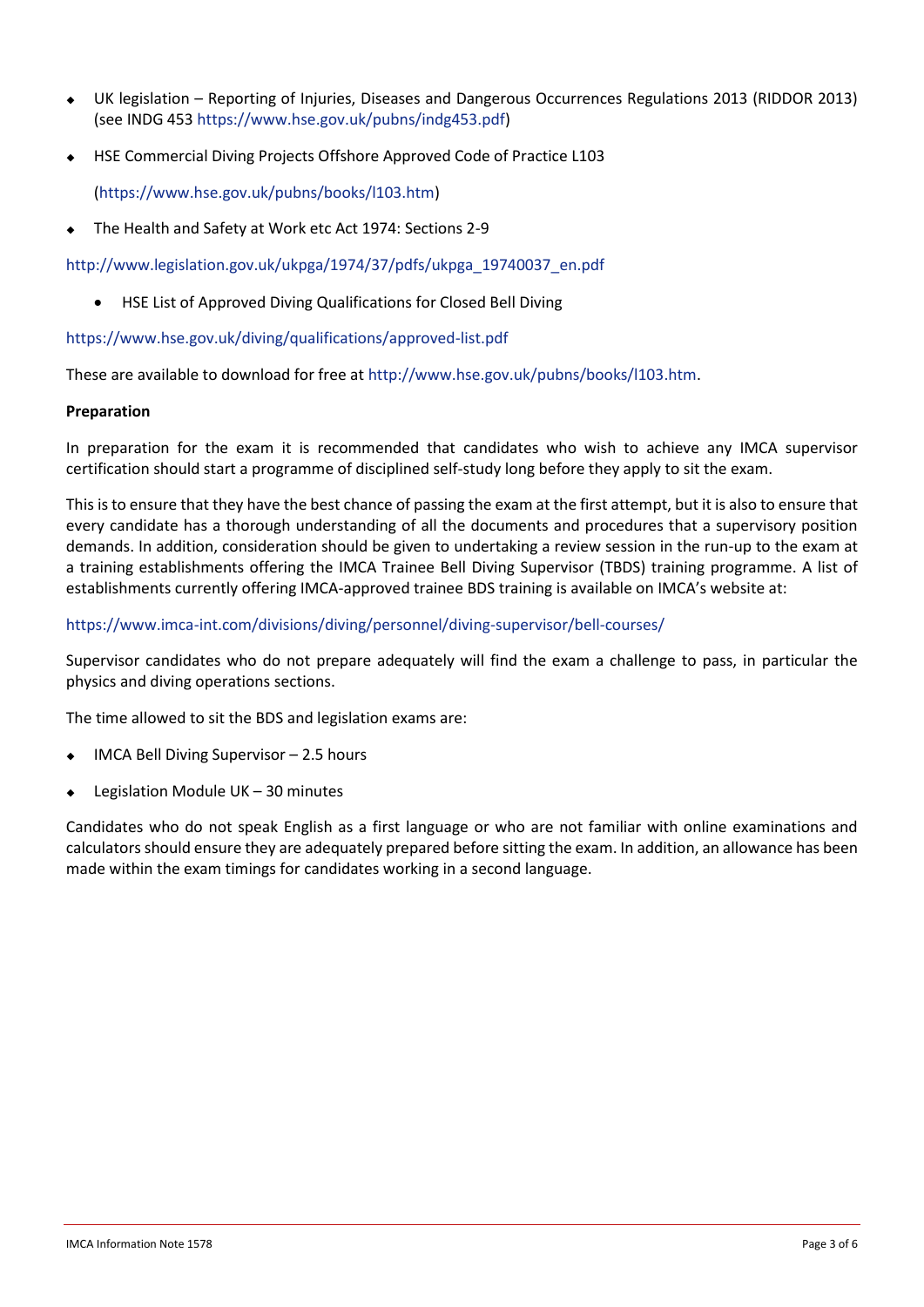## **IMCA BDS Sample Exam Questions**

Please find detailed below a number of sample questions indicative of the type of questions contained within the IMCA BDS Exam.

## **Physics**

1. You have to treat a bend in a diver at 95 msw and will complete 4 cycles of 30 minutes duration, working on a consumption of 40 litres per minute measured at the surface, you will use:

a) 4.8 m3

b) 5.6 m3

c) 50.4 m3

d) 456.0 m3

- 2. To administer a treatment gas to a diver at 600 fsw with a 2.5 PPO2 requires:
	- a) 10%
	- b) 13%
	- c) 17%
	- d) 20%

# **Physiology**

- 3. With which one of the following can vestibular decompression illness be associated?
	- a) Changing from breathing air to breathing mixed gas
	- b) Changing from breathing mixed gas to breathing air
	- c) Nitrox saturation
	- d) Prolonged exertion on low PPO2 mixes
- 4. A diver in a chamber shows signs of respiratory distress which worsen with decompression. Recompression affords him immediate relief and this exact pattern is repeated on several occasions. From which one of the following is he suffering?
	- a) Embolism
	- b) Lung oedema
	- c) Pneumothorax
	- d) Type I decompression sickness

# **Chamber Practices**

5. Which is the correct operating procedure for taking the medical lock to the surface, shown below (valves are shown closed)?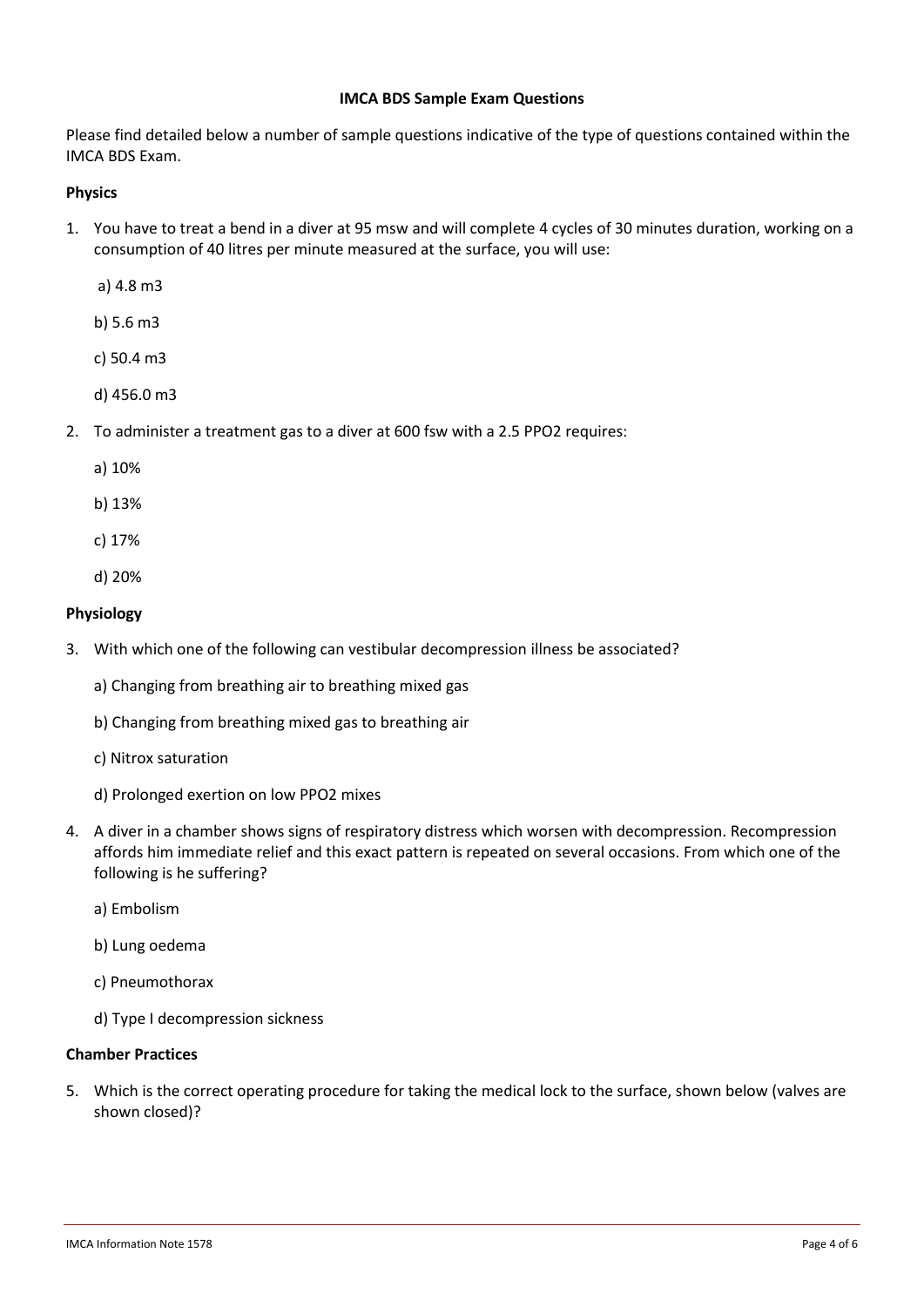

- a) Open A, close C, open B
- b) Open C, close A, open B
- c) Open B, close C, open A
- d) Open B, open C, close A
- 6. You have been asked by the LSS to connect a new gas supply to the chamber control panel. What is the most important precaution to take?
	- a) Open all valves slowly
	- b) Check that the gas has been analysed
	- c) Check pressure
	- d) Check analysers have been calibrated

## **Bell Diving Operations**

- 7. What is the recommended minimum breaking load of a bell winch wire? a) 1.1 times the safe working load
	- b) 1.5 times the safe working load
	- c) 5 times the safe working load
	- d) 8 times the safe working load
- 8. In accordance with IMCA guidelines, which one of the following is the Common Emergency Reply Frequency on which a bell emergency location transponder operates?
	- a) 33.5 kHz
	- b) 34.5 kHz
	- c) 37.5 kHz
	- d) 42.5 kHz